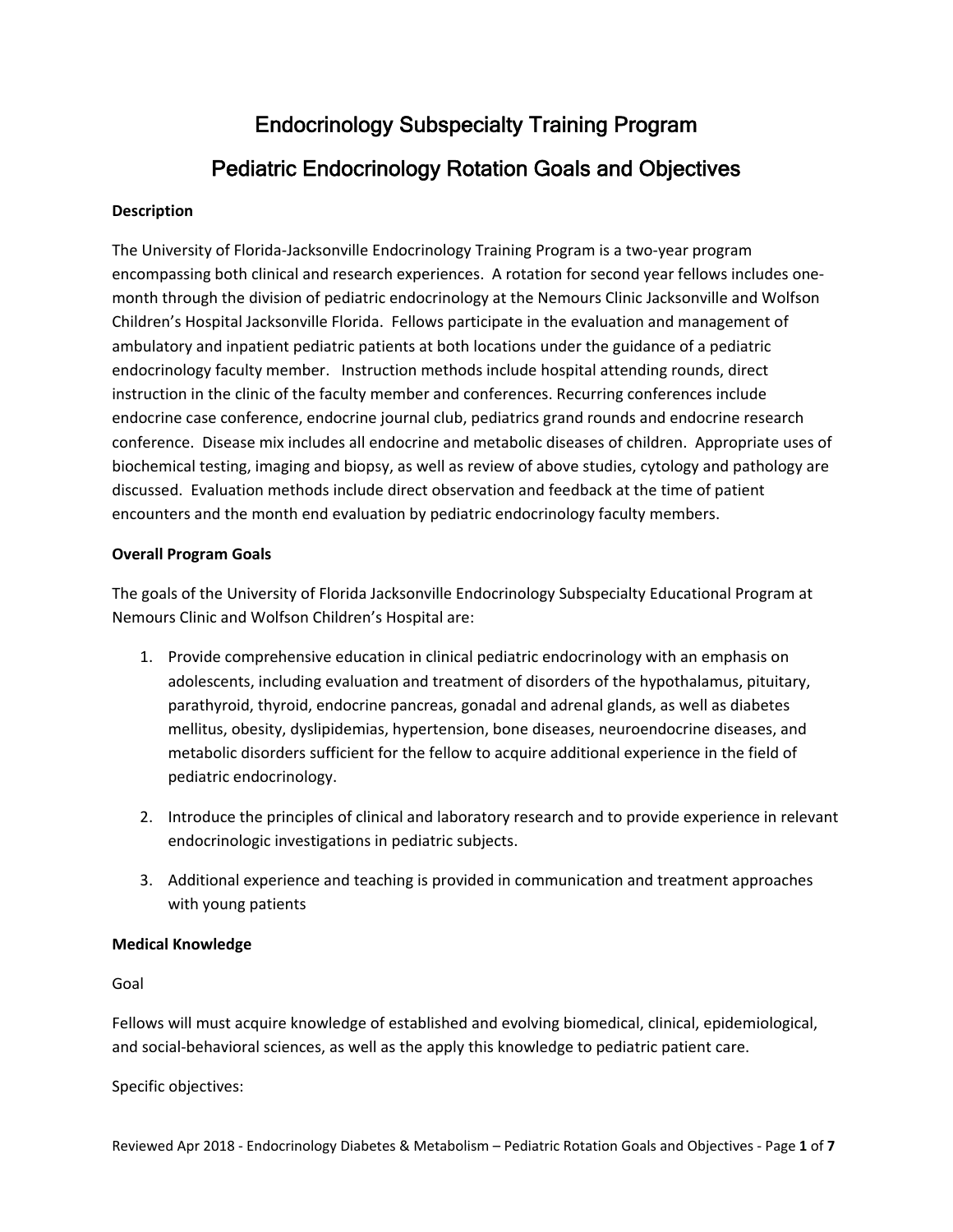- 1. Fellows are expected to:
	- a. Define and apply biochemistry and physiology, including cell and molecular biology, as related to endocrinology, diabetes, and metabolism, and will be expected to:
		- 1. Employ genetic principles as they relate to endocrine diagnosis of diseases.
		- 2. Describe developmental endocrinology, including growth and development, sexual differentiation, and pubertal maturation.
		- 3. Describe endocrine physiology and pathophysiology in systemic diseases and principles of hormone action.
		- 4. Acquire the concepts of signal transduction pathways and biology of hormone receptors.
		- 5. Describe immunologic aspects of diabetes and other endocrinologic diseases.
		- 6. Describe pathogenesis and epidemiology of diabetes mellitus.
		- 7. Safely and effectively evaluate and manage ambulatory and acutely ill children with type 1 and type 2 diabetes mellitus, including:
			- a. acute, life-threatening complications of hyper- and hypo-glycemia;
			- b. intensive insulin management in critical care and surgical patients;
			- c. long term goals, counseling, education and monitoring;
			- d. intensive management of glycemic control in the ambulatory setting;
			- e. prevention and surveillance of microvascular and macrovascular complications;
			- f. diabetes detection and management during pregnancy; and
			- g. multidisciplinary diabetes education and treatment program
		- 8. Assess appropriate utilization of intensive diabetes management, as well as the role of whole organ and islet cell pancreatic transplantation in the pediatric patient.
		- 9. Safely and effectively evaluate and manage disorders of fluid, electrolyte, and acid‐base metabolism; disorders of bone and mineral metabolism, with particular emphasis on the diagnosis and management of osteoporosis; calcium, phosphorus, and magnesium imbalance; endocrine adaptations and maladaptations to systemic diseases; endocrine aspects of psychiatric diseases; parenteral nutrition support; nutritional disorders of obesity, anorexia nervosa, and bulimia; diagnosis and management of lipid and lipoprotein disorders of children.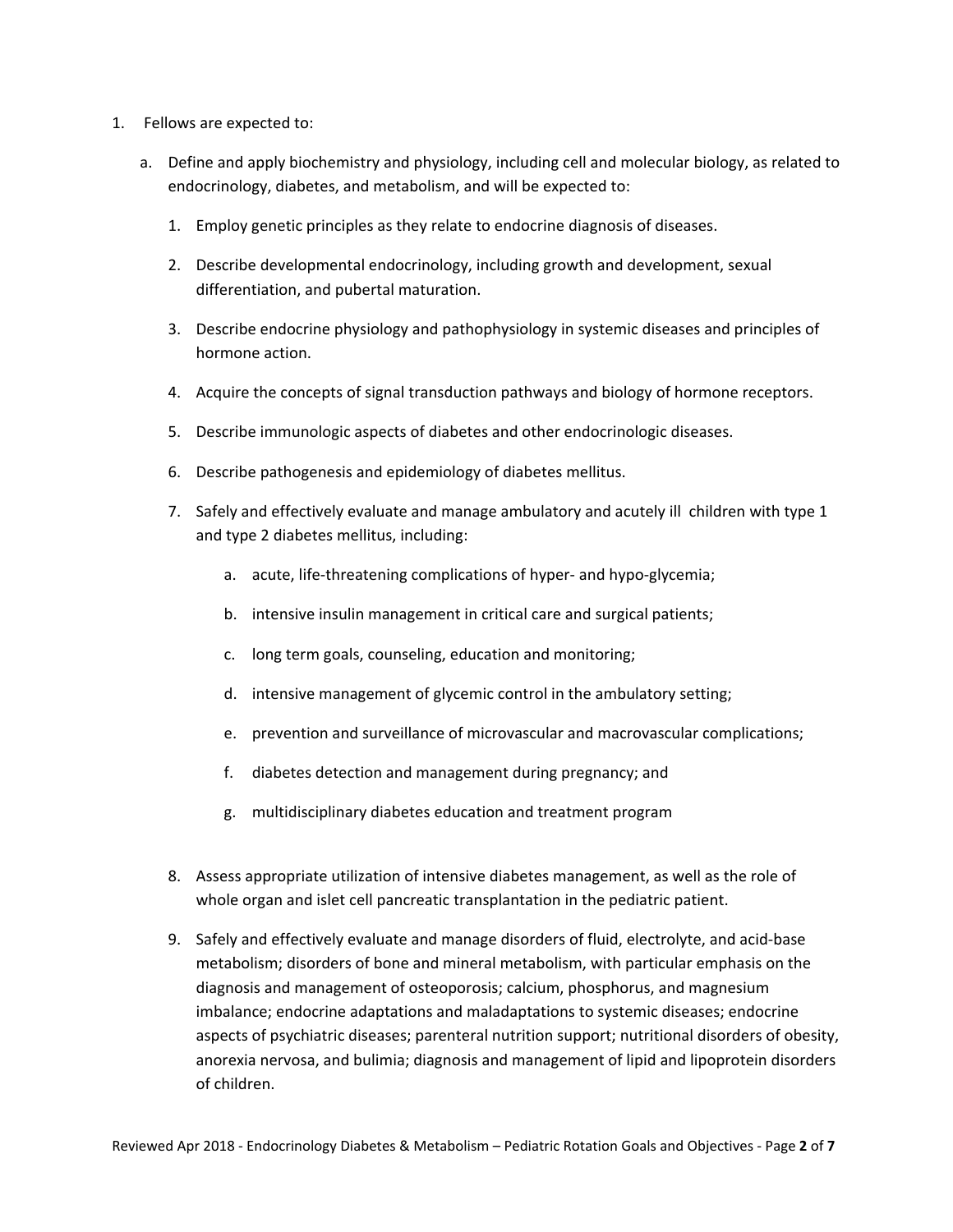- 10. Formulate the appropriate evaluation and management of hormonal problems including diseases, infections, neoplasms and other causes of dysfunction of the following endocrine organs:
	- a. hypothalamus and pituitary;
	- b. thyroid;
	- c. adrenal cortex and medulla;
	- d. pancreatic islets;
	- e. ovaries and testes; and
	- f. parathyroid.
- 11. Select appropriate utilization and interpretation of clinical laboratory, radionuclide, and radiologic studies for the diagnosis and treatment of endocrine and metabolic diseases, as well as knowledge of basic laboratory techniques, including quality control, quality assurance, and proficiency standards as they specifically relate to pediatric patients at different stages of life.

# **Patient Care**

Goal

Fellows must provide patient and provider care that is compassionate, appropriate, and effective for the treatment of health problems and the promotion of health in the pediatric patient.

Specific objectives:

Fellows must develop an evaluation and management plan for endocrinologic diagnosis and treatment and must be able to order and interpret appropriate laboratory tests and imaging procedures with the following specific objectives:

- 1. Fellows will develop skills in the evaluation and management of hormonal problems including diseases, infections, neoplasms and other causes of dysfunction of the following endocrine organs:
	- a. Hypothalamus and pituitary
	- b. Thyroid gland
	- c. Adrenal cortex and medulla
	- d. Pancreatic islets
	- e. Ovaries and testes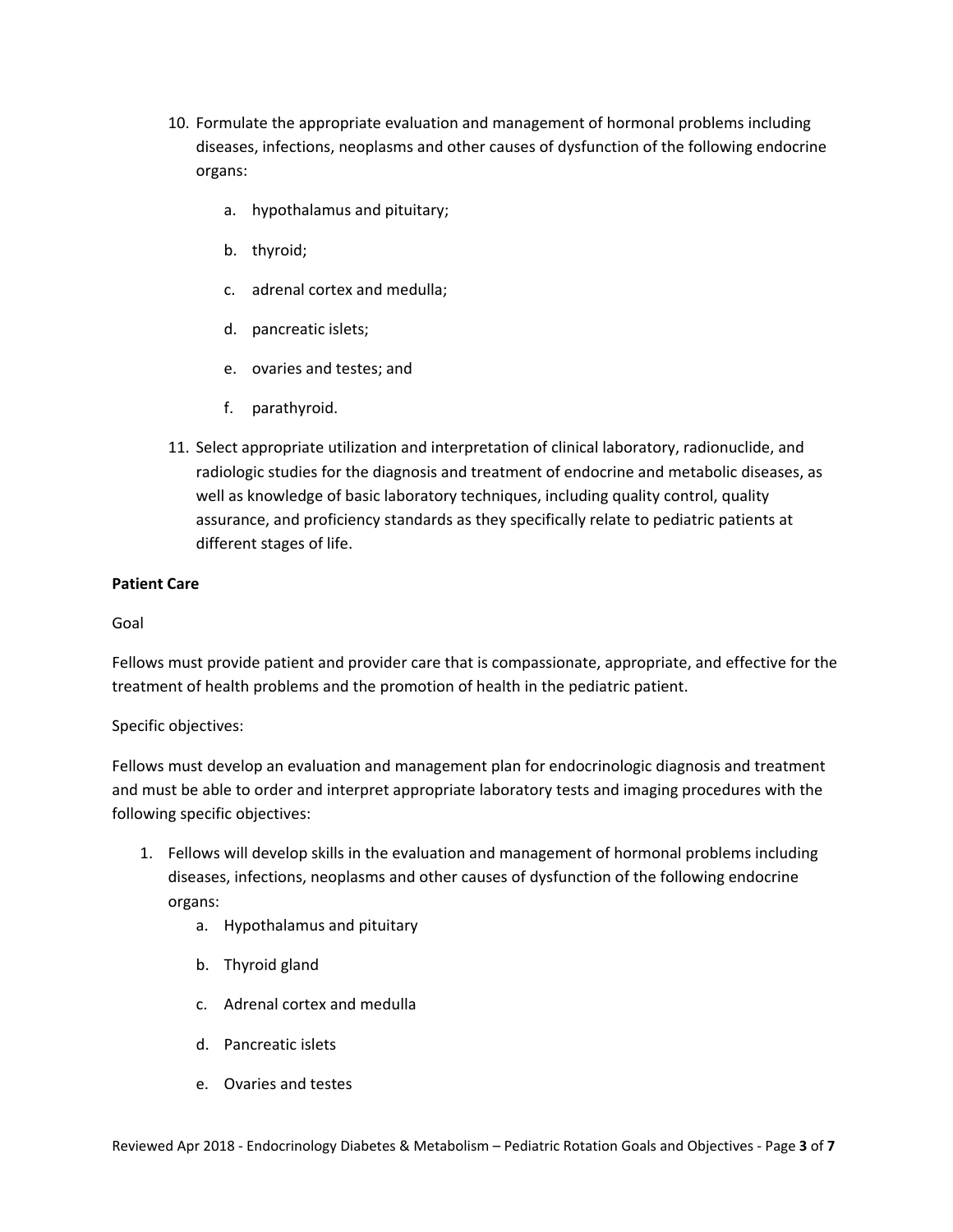## *Technical and Other Skills:*

- 1. Fellows will develop skills in the performance of the following:
	- a. Interpretation of laboratory studies, including the effects of growth and nonendocrine disorders on these studies.
		- 1. Interpretation of hormone assays at various stages of maturity.
		- 2. Selection and interpretation of stimulation and suppression tests (including tests of the adrenal‐pituitary‐hypothalamic axis, water deprivation tests, growth hormone stimulation and suppression tests, renin‐aldosterone suppression and stimulation tests 72 hour fast for hypoglycemia, and glucose tolerance tests for diabetes and metabolic syndromes).
	- b. Interpretation of radiologic and imaging studies for diagnosis and treatment of endocrine and metabolic diseases including:
		- 1. radionuclide uptake and localization studies of endocrine tissue
		- 2. ultrasonography of the soft tissues of the neck
- 2. Fellows will develop skills in interpretation of imaging and how images change with the age of the patient:
	- a. Radiologic measurement of bone density and other tests used in the management of osteoporosis and other metabolic bone diseases.
	- b. Radiologic studies used in the evaluation of patients with endocrine disorders, such as CT, and MRI.

## **Practice‐ Based Learning and Improvement**

#### Goal

Fellows investigate and evaluate their care of pediatric patients, to appraise and assimilate scientific evidence, and to improve continuously patient care based on constant self‐evaluation and lifelong learning. Fellows are expected to develop skills and habits to be able to:

- 1. Fellows will:
	- a. Locate, appraise, and assimilate evidence from scientific studies related to their pediatric patients' health problems and use information technology to optimize learning (e.g., computer based information systems).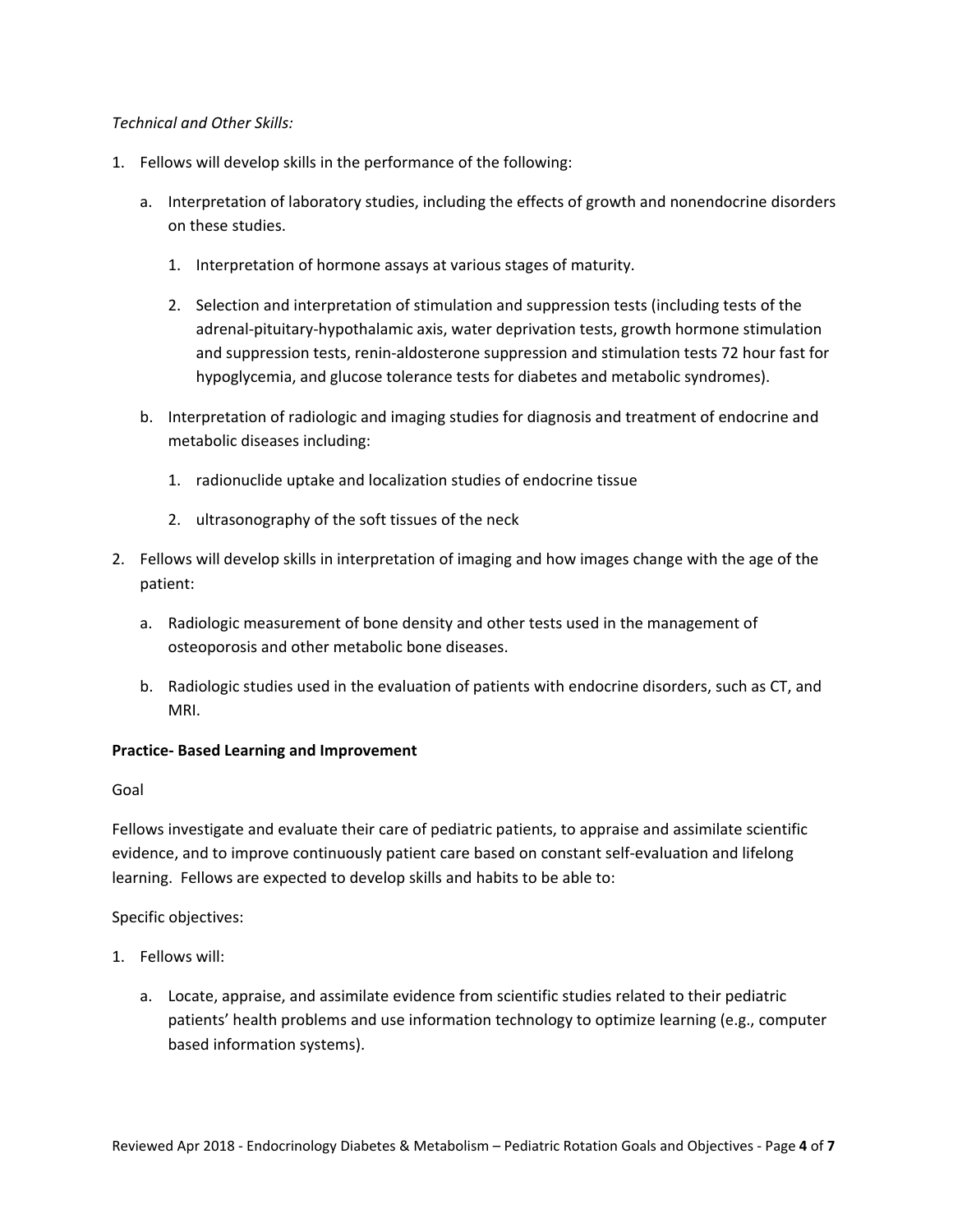- b. Describe ways to systematically analyze practice, using quality improvement methods, and implement changes with the goal of practice improvement.
- 2. Fellows are expected to review current literature and apply evidence-based medical practices in the care of pediatric patients.
- 3. All fellows will attend the endocrine Conference, Journal Clubs and other specific conferences at Nemours Children's Clinic.
- 4. Identify strengths, deficiencies, and limits in one's knowledge and expertise;
- 5. Set learning and improvement goals; identify and perform appropriate learning activities;
- 6. Systematically analyze practice, using quality improvement methods, and implement changes with the goal of practice improvement;
- 7. Participate in the education of patients, families, students, fellows and other health professionals.

## **Systems Based Practice**

#### Goal

Fellows must acquire awareness of and responsiveness to the larger context and system of health care, as well as the ability to call effectively on other resources in the system to provide optimal health care.

- 1. Locate, appraise, and assimilate evidence from scientific studies related to a systems based issue that influences pediatric patient care.
- 2. Describe ways to analyze systematically the elements in the process, using quality improvement methods.
- 3. All fellows are expected to:
	- a. Recognize and utilize medical, surgical, and psychological consultation services available within Nemours Clinic, as well as methods for patient referral to diabetes education, nutrition, rehabilitation, and social services.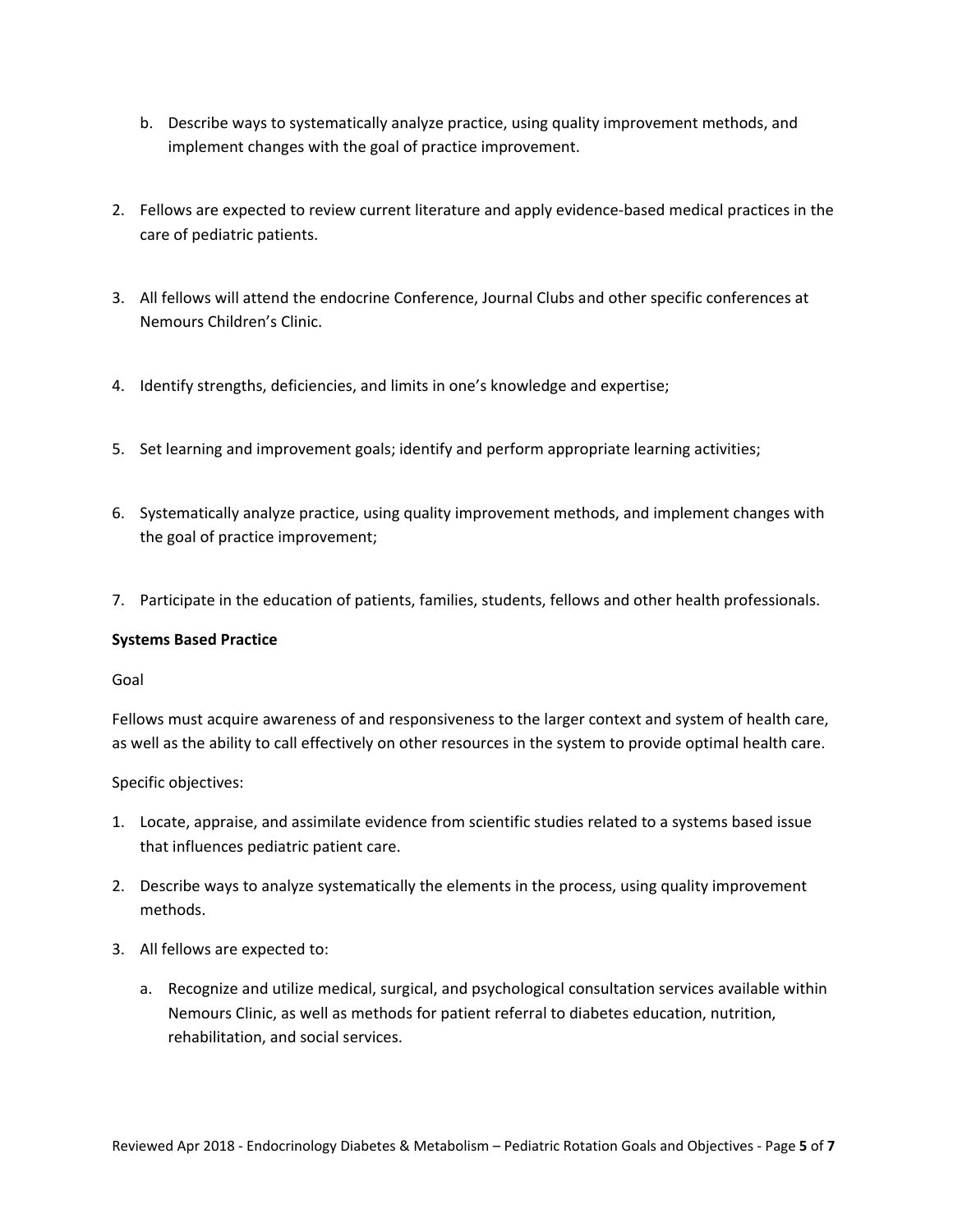- b. Identify patient resources within the community relevant to needs of patients with diabetes and disorders of the endocrine system (e.g., educational resources, consumer organizations, advocacy and support groups, and professional societies).
- c. Retrieve patient records and laboratory data from within the local system, and from referring health care providers, or previous and concurrent sites of patient care.
- d. Identify avenues for obtaining laboratory and imaging tests and recommended therapies for patients belonging to contracted health management organizations and insurance providers.
- e. Participate as a team member in situations requiring interdisciplinary patient care in both inpatient and outpatient settings.
- f. Assist with the transition of acute care at Wolfson Children's Hospital to ambulatory care.

## **Professionalism**

## Goal

Fellows must demonstrate a commitment to carrying out professional responsibilities and an adherence to ethical principles.

- 1. Fellows are expected to demonstrate:
	- a. Compassion, integrity, and respect for others
	- b. Responsiveness to patient needs that supersedes self‐interest
	- c. Respect for patient privacy and autonomy
	- d. Accountability to patients, society, and the profession
	- e. Sensitivity and responsiveness to a diverse patient population, including but not limited to diversity in gender, age, culture, race, religion, disabilities, and sexual orientation
	- f. Commitment to scholarship through presentations of conferences, literature reviews, or publications related to personal research and clinical cases.
	- g. Development of effective teaching skills for instruction of patients, peers, and other health care professionals through conference presentations and on an individual level.

## **Interpersonal and Communication Skills**

## Goal

Fellows must practice interpersonal and communication skills that result in the effective exchange of information and teaming with patients, their families, and professional associates.